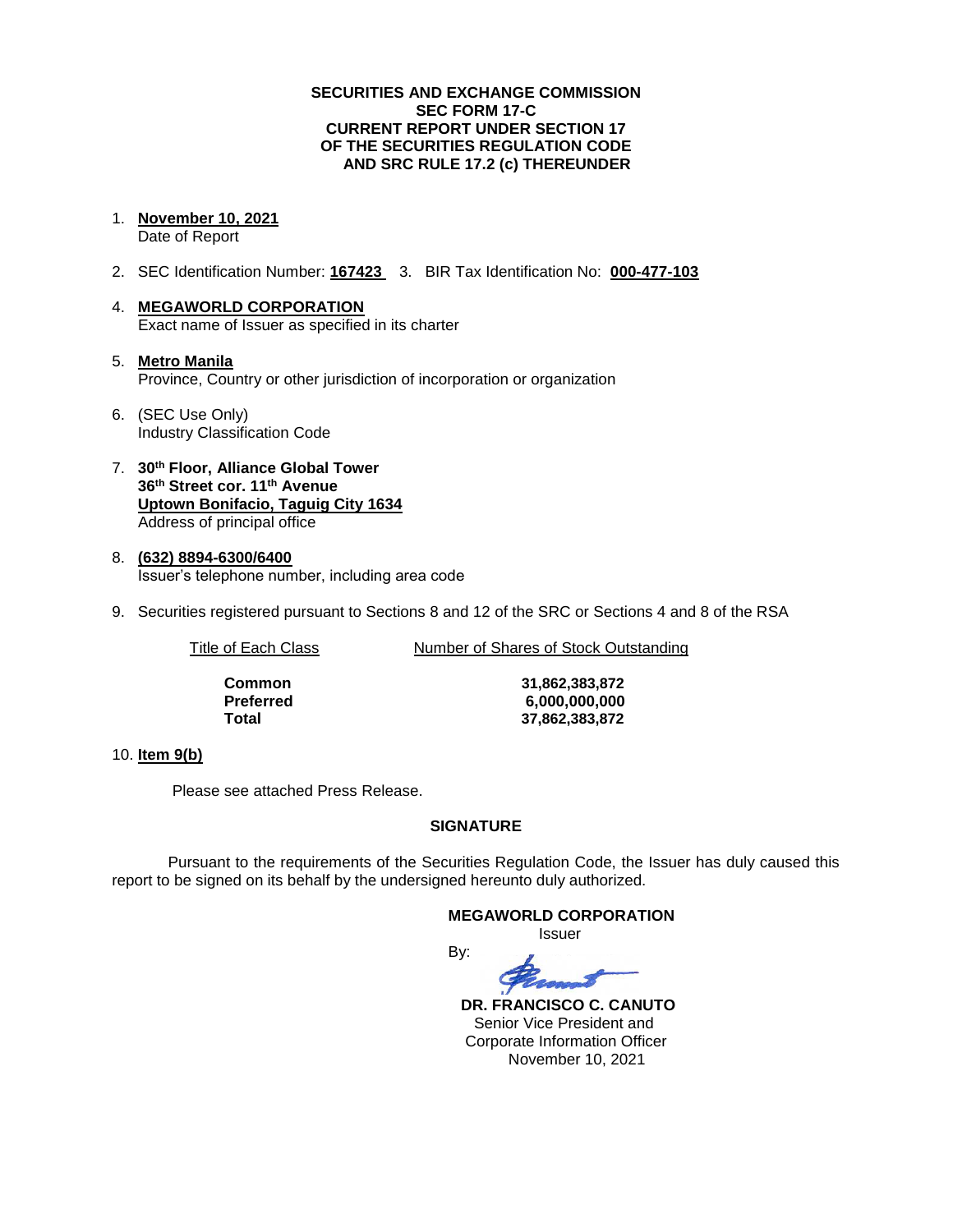

### **MEGAWORLD INCOME REBOUNDS AS REAL ESTATE SALES DOUBLE IN Q3**

*MANILA, Philippines, November 10, 2021* ‐ Megaworld, the country's largest developer of integrated urban townships, grew its net income by 46% to P3.3-billion in the third quarter this year from P2.2-billion during the same period last year as the company begins its recovery phase with eased restrictions and gradual re-opening of the country's economy.

Net income attributable to parent company's shareholders was up 57% to P3.2-billion during the quarter from last year's P2.0-billion.

For the full nine months of the year, the company's net income also grew 6% to P8.6-billion from last year's P8.1-billion, while net income attributable to parent company's shareholders increased by 10% to P8.2-billion from January to September compared to last year's P7.4-billion.

Consolidated revenues during the quarter rose by 50% to P14.5-billion from last year's P9.6 billion. For the first nine months, consolidated revenues, likewise, increased by 10% to P36.9 billion from last year's P33.4-billion.

"The recovery momentum has started to pick up and we hope that the lowering of the alert levels especially in Metro Manila will continue until the year-end. As more people safely go out and enjoy the normal life, the better for business and our economy as a whole," says Kevin L. Tan, chief strategy officer, Megaworld.

The company's real estate sales led the recovery, soaring 102% to P9.6-billion during the third quarter compared to P4.7-billion during the same period last year, reflecting the expansion in construction activities. Reservation sales for the quarter came in at P17.1-billion, reflecting a 35% increase year-on-year. Real estate sales from January to September was also up by 21% to P23.1 billion from last year's P19.1-billion.

During the quarter, Megaworld launched its first eco-tourism township, the expansive 462 hectare Paragua Coastown in San Vicente, Palawan.

*Megaworld Hotels & Resorts* also posted 121% year-on-year growth in its hotel revenues to P552-million during the quarter, as the consistent performance of the company's in-city hotels was bolstered by the opening of Kingsford Hotel, another new homegrown hotel brand, in the company's Westside City township beside Manila Bay earlier this year. It also reflected an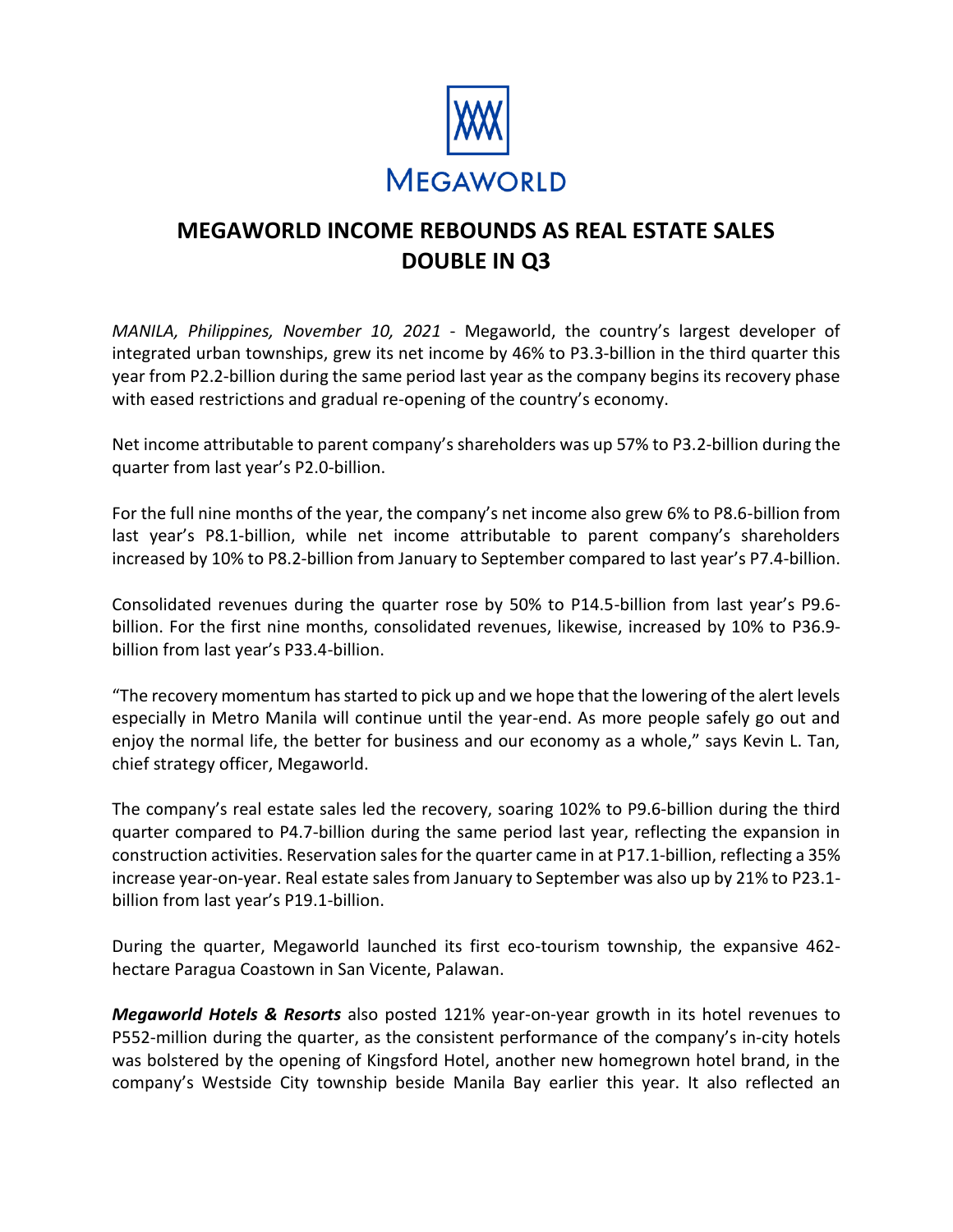increase in revenues by 9% to P1.3-billion for the full three quarters of the year compared to last year's P1.2-billion.

*Megaworld Premier Offices*' rental income for the quarter was almost flat at P2.9-billion, but it reflected a 7% improvement from the previous quarter as new lease and renewal contracts came in during the quarter. The full nine-month revenues from office leasing were also almost flat at P8.1-billion.

*Megaworld Lifestyle Malls* grew its rental income for the quarter by 16% year-on-year to P469 million. The improved performance was achieved even as the company continued to provide support to its retail partners by keeping existing rental concessions in place.

To date, Megaworld has 28 masterplanned integrated urban townships, integrated lifestyle communities, and lifestyle estates across the country, namely: Eastwood City in Libis, Quezon City, (18.5 hectares); Newport City in Pasay City (25 hectares); McKinley Hill (50 hectares), McKinley West (34.5 hectares), Uptown Bonifacio (15.4 hectares) and Forbes Town (5 hectares), all in Fort Bonifacio, Taguig City; Lucky Chinatown in Binondo, Manila (3 hectares); The Mactan Newtown in Lapu-Lapu City, Cebu (30 hectares); Iloilo Business Park in Mandurriao, Iloilo City (72 hectares); Sta. Barbara Heights in Sta. Barbara, Iloilo (173 hectares); Boracay Newcoast in Boracay Island (150 hectares); Twin Lakes in Alfonso, Batangas near Tagaytay (1,300 hectares); ArcoVia City in Pasig City (12.3 hectares); Southwoods City in the boundaries of Cavite and Laguna (561 hectares); Davao Park District in Lanang, Davao City (11 hectares); Alabang West in Las Piñas City (62 hectares); Eastland Heights in Antipolo, Rizal (640 hectares); Suntrust Ecotown in Tanza, Cavite (350 hectares); Maple Grove in General Trias, Cavite (140 hectares); The Hamptons Caliraya in Lumban-Cavinti, Laguna (300 hectares); The Upper East (34 hectares) and Northill Gateway (50 hectares) both in Negros Occidental; Capital Town Pampanga beside the Pampanga Provincial Capitol in the City of San Fernando (35.6-hectares); Westside City in the Entertainment City in Paranaque City (31 hectares); Empire East Highland City in Antipolo, Rizal (24 hectares); Arden Botanical Estate in the boundaries of Trece Martires and Tanza, Cavite (251 hectares); Paragua Coastown (462 hectares); and Northwin Global City (85 hectares). ###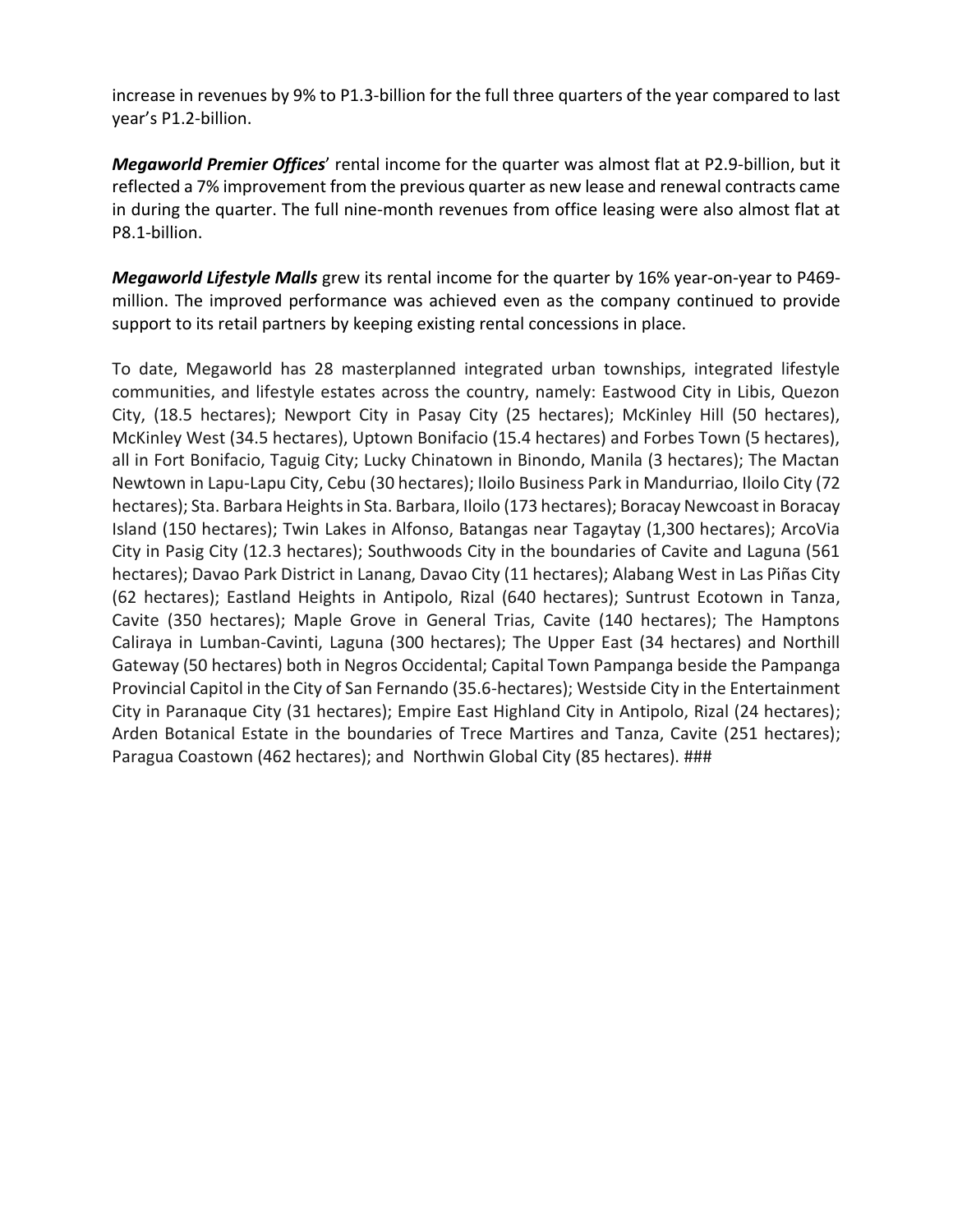## **SECURITIES AND EXCHANGE COMMISSION SEC FORM 17-C**

### **CURRENT REPORT UNDER SECTION 17 OF THE SECURITIES REGULATION CODE AND SRC RULE 17.2(c) THEREUNDER**

| 1. Date of Report (Date of earliest event reported)                                                                                                                                                                                                 |                                                                                                   |  |
|-----------------------------------------------------------------------------------------------------------------------------------------------------------------------------------------------------------------------------------------------------|---------------------------------------------------------------------------------------------------|--|
| Nov 10, 2021                                                                                                                                                                                                                                        |                                                                                                   |  |
| 2. SEC Identification Number                                                                                                                                                                                                                        |                                                                                                   |  |
| 167423                                                                                                                                                                                                                                              |                                                                                                   |  |
| 3. BIR Tax Identification No.                                                                                                                                                                                                                       |                                                                                                   |  |
| 000-477-103                                                                                                                                                                                                                                         |                                                                                                   |  |
| 4. Exact name of issuer as specified in its charter                                                                                                                                                                                                 |                                                                                                   |  |
| <b>MEGAWORLD CORPORATION</b>                                                                                                                                                                                                                        |                                                                                                   |  |
| 5. Province, country or other jurisdiction of incorporation                                                                                                                                                                                         |                                                                                                   |  |
| Metro Manila                                                                                                                                                                                                                                        |                                                                                                   |  |
| 6. Industry Classification Code(SEC Use Only)                                                                                                                                                                                                       |                                                                                                   |  |
| 7. Address of principal office<br>30th Floor, Alliance Global Tower 36th Street cor. 11th Avenue Uptown Bonifacio,<br><b>Taguig City</b><br><b>Postal Code</b><br>1634<br>8. Issuer's telephone number, including area code<br>(632) 8894-6300/6400 |                                                                                                   |  |
|                                                                                                                                                                                                                                                     | 9. Former name or former address, if changed since last report                                    |  |
| N/A                                                                                                                                                                                                                                                 |                                                                                                   |  |
|                                                                                                                                                                                                                                                     | 10. Securities registered pursuant to Sections 8 and 12 of the SRC or Sections 4 and 8 of the RSA |  |
| <b>Title of Each Class</b>                                                                                                                                                                                                                          | Number of Shares of Common Stock Outstanding and Amount of Debt Outstanding                       |  |
| Common                                                                                                                                                                                                                                              | 31,862,383,872                                                                                    |  |
| Preferred                                                                                                                                                                                                                                           | 6,000,000,000                                                                                     |  |
|                                                                                                                                                                                                                                                     | 11. Indicate the item numbers reported herein                                                     |  |
| Item $9(b)$                                                                                                                                                                                                                                         |                                                                                                   |  |

The Exchange does not warrant and holds no responsibility for the veracity of the facts and representations contained in all corporate disclosures, including financial reports. All data contained herein are prepared and submitted by the disclosing party to the Exchange, and are disseminated solely for purposes of information. Any questions on the data contained herein should be addressed directly to the Corporate Information Officer of the disclosing party.